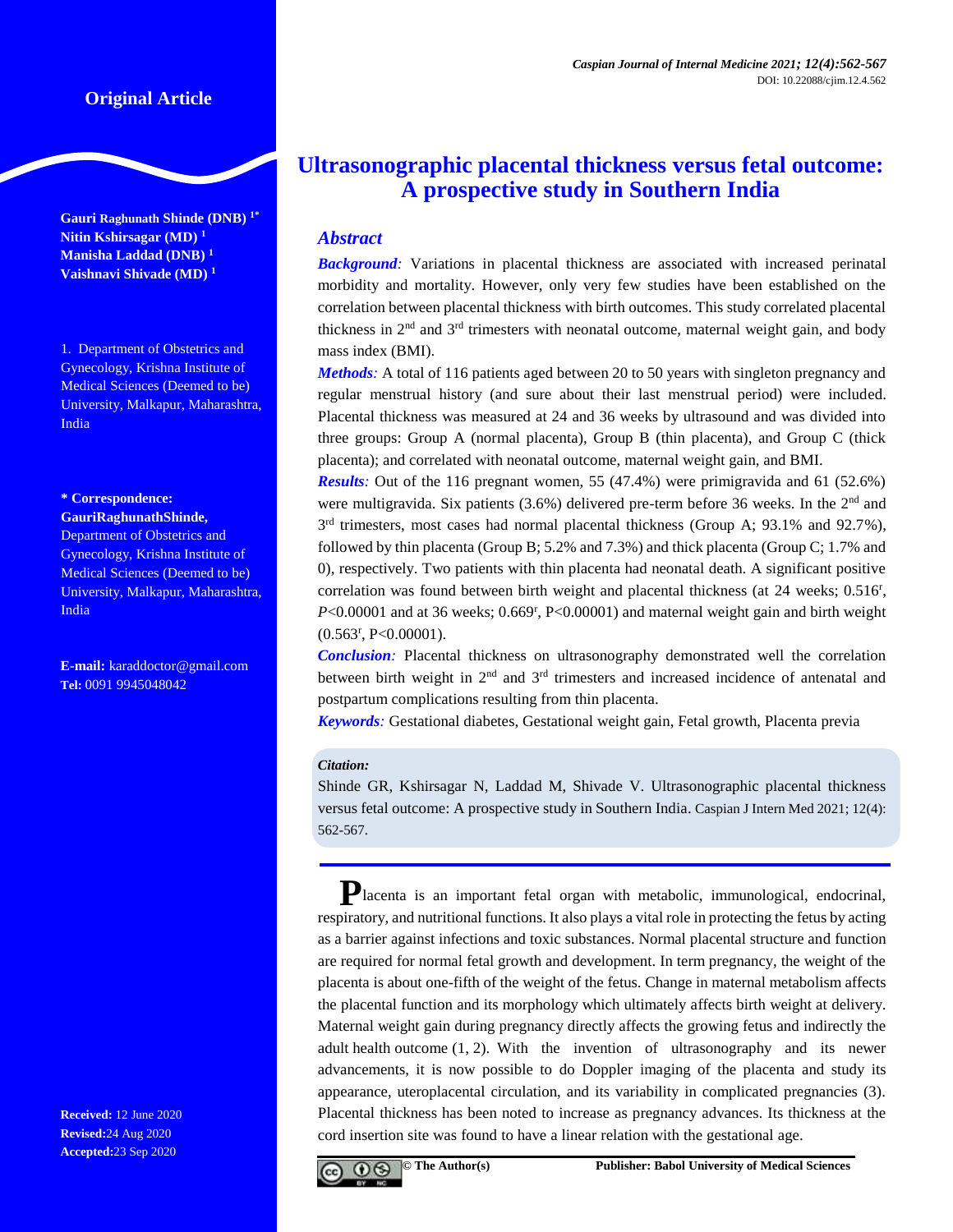Also, it was found that variations in placental thickness were associated with increased perinatal morbidity and mortality (4). Low birth weight (LBW) is an extensively established risk factor for long-term effects, especially metabolic and cardiovascular disorders (4). Recently, researchers have identified many determinants of abnormal (both low and high) neonatal birth weight (5, 6, 7). Thick placenta is observed in Rh-ve pregnancy, intrauterine infections, gestational diabetes, and fetal hydrops, whereas thin placenta is observed in preeclampsia, chorioamnionitis, and intrauterine growth restriction (IUGR) (5). Few studies have demonstrated the role of placental thickness in predicting the fetal outcome and fewer studies have established an association between placental thickness at different gestational ages and birth weights (1, 2). A study conducted in Iranians reported a weak positive correlation between placental thickness and fetal weight and birth weight (8). However, the role of normal, thin, and thick placenta in determining the fetal outcome is still inconclusive. In addition, most of the established studies were retrospective in design (9, 10, 11). Hence, there is a dearth of prospective and follow-up studies to establish an association between placental thickness and neonatal outcome. Thus, this study was intended to correlate placental thickness in 2<sup>nd</sup> and 3<sup>rd</sup> trimesters with neonatal outcome, maternal weight gain, and body mass index (BMI).

#### **Methods**

After obtaining ethical clearance (KIMSDU/IEC-307/032/26/03/2018), this prospective, observational study was carried out for one year between April 2018 and March 2019 in the Department of Obstetrics and Gynecology at a tertiary care teaching hospital, Karad, Maharashtra, India. Sample size was calculated using Cohen's d effect size with the expected correlation coefficient (r) of 0.741 for an effect size (r=0.3. medium) at a significance level 95% and power 90%. A minimum sample of 112 participants was required, but we recruited 116 patients so that we had an adequate number if there were any dropouts from the study.

A total of 116 antenatal women, aged 20 to 50 years, with singleton pregnancy, regular menstrual history (and sure about their last menstrual period), and no history of oral contraceptive usage prior to conception were included in the study, after obtaining written informed consent. Women with pregnancy risk factors (viz., hypertension, diabetes, chronic renal disease, and sickle cell anemia), fetal congenital abnormalities, placental anomalies, placental abruption, placenta previa, and multiple pregnancies were exempted from the study.

Each patient underwent ultrasonography (Philips HDI 4000 using a curvilinear transducer-3.5MHz) for placental thickness measurement at 24 weeks and 36 weeks during 2nd and 3rd trimester, respectively. Placenta was localized in a longitudinal section. The placental thickness was measured at the level of umbilical cord insertion in longitudinal direction from the lateral chorionic plate to the cord insertion excluding the retro placental area; the maximum thickness was noted in the cross section. All patients were in the supine position with a full urinary bladder while they underwent the ultrasonography and observed for any variation in the placental thickness till delivery (12). For the convenience of our study, the placental thickness was calculated in percentiles. Based on the placental thickness, all the pregnant women were categorized into three groups: Group A (normal placenta; placental thickness between  $10<sup>th</sup>$  and  $95<sup>th</sup>$  percentile), Group B (thin placenta; placental thickness  $\langle 10^{th}$  percentile or < mean - 2SD), and Group C (thick placenta; placental thickness  $>95<sup>th</sup>$  percentile or  $>$  mean + 2SD) (12). The pregnant women in Groups B and C were monitored closely and followed-up till delivery to observe for any signs of IUGR, preterm labor, maternal pregnancy-induced hypertension (PIH), gestational diabetes mellitus (GDM), and abortion. Post-delivery neonatal birth weight, Apgar score, need of NICU admission, and mode of delivery were recorded.

Statistical analysis was done using R Version 3.6.0. software. Normality of the data was determined using the Shapiro-Wilk test. The continuous variables with normal distribution were presented as mean±standard deviation, whereas the categorical variables were presented as frequencies and percentages. The correlation was determined for placental thickness with neonatal birth weight, BMI, and maternal weight gain by Pearson's correlation analysis test. A *p-*value of <0.05 was considered statistically significant at 95% confidence interval.

#### **Results**

Out of 116 pregnant women, 55 (47.4%) were primigravida and 61 (52.6%) were multigravida. The mean age and BMI of all pregnant women were 26.2±4.06 years and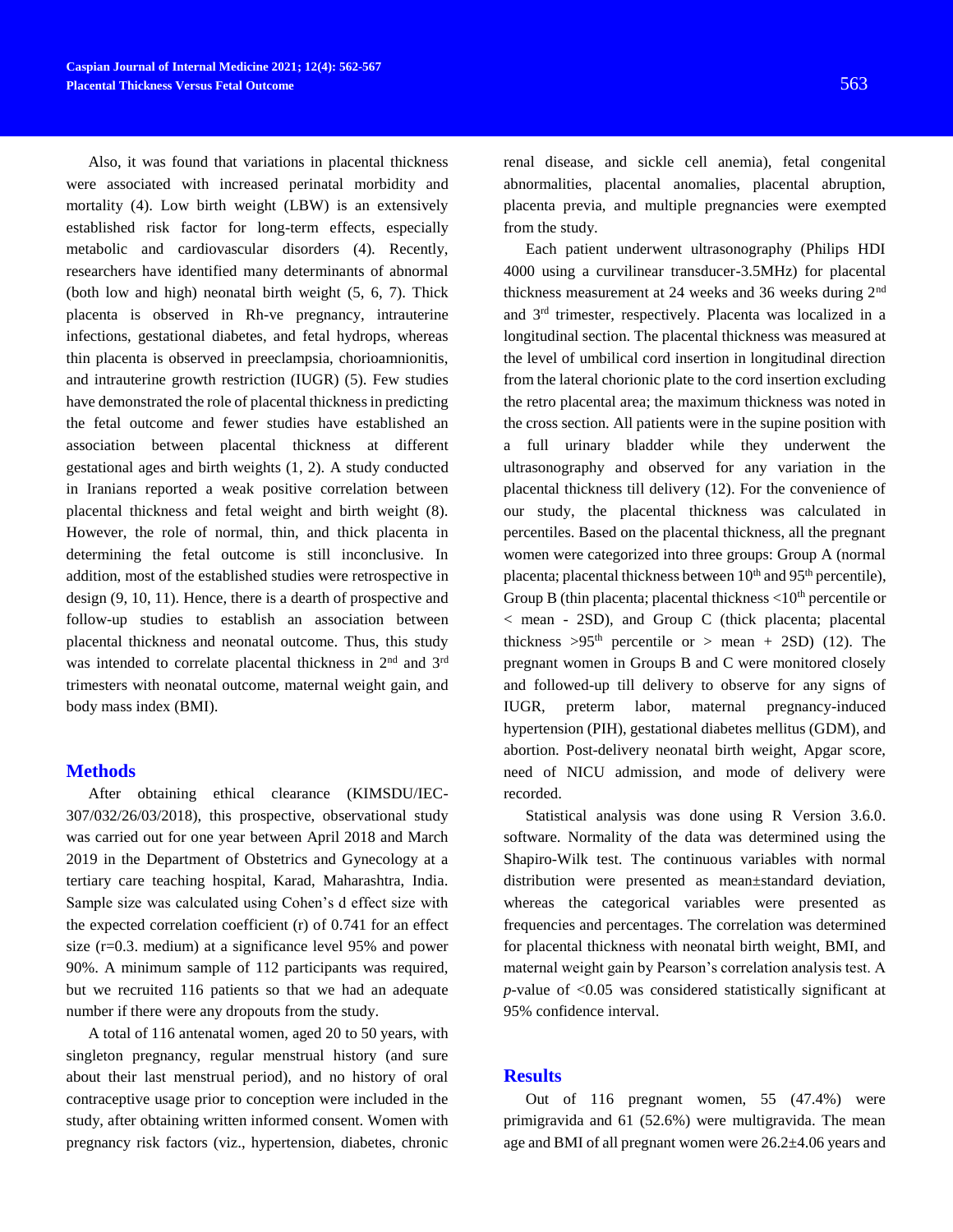$20.8 \pm 1.46$  kg/m<sup>2</sup>, respectively. Majority of them were in the age group of 23-28 years. Twenty-two patients had low BMI  $(18-20 \text{ kg/m}^2)$ . The mean placental thickness at 24 weeks and 36 weeks during  $2<sup>nd</sup>$  and  $3<sup>rd</sup>$  trimester was  $24.05 \pm 0.21$  and 35.31±0.5 mm, respectively. Six (3.6%) patients delivered preterm (before 36 weeks) and, therefore, could not undergo the third trimester ultrasound for placental thickness. Consequently, only 110 pregnant women were considered for the measurement of placental thickness during the  $3<sup>rd</sup>$ trimester. A mean placental thickness of ≤21.7 mm and ≤29.9 mm was considered as thin placenta in  $2<sup>nd</sup>$  and  $3<sup>rd</sup>$  trimesters, respectively. Placental thickness  $\geq 26.4$  mm and  $\geq 40.7$  mm was considered as thick placenta in 2<sup>nd</sup> and 3<sup>rd</sup> trimesters, respectively. Table 1 represents the distribution of pregnant women with normal (Group A), thin (Group B), and thick placenta (Group C) in  $2<sup>nd</sup>$  and  $3<sup>rd</sup>$  trimesters.

Pregnant women with thin placenta at 24 weeks (06; 5.2%) delivered very low birth weight (LBW) neonates  $\langle 2 \text{ kg} \rangle$  who were shifted to the NICU. Two among these six pregnant women had preterm delivery and the two neonates died in the NICU, probably due to preterm birth and/or acute respiratory distress syndrome (ARDS). All the pregnant women with thick placenta at 24 weeks (02; 1.7%) delivered high birth weight neonates  $(\geq 3 \text{ kg})$ ; one of these two pregnant women had glucose intolerance with a maternal weight gain of 13 kg. Table 2 represents the antenatal and postpartum complications among pregnant women with normal (Group A), thin (Group B), and thick placenta (Group C). In Group C, two women with polyhydramnios had postpartum hemorrhage (PPH) and were treated conservatively with uterotonics. Table 3 represents the mode of deliveries with regard to the gestational age at delivery (preterm, full-term, and post-dated).

The mean birth weight was  $2.63 \pm 1.2$  kg. Eight (6.9%) neonates had LBW and two among them died, whereas the remaining 106 (93.10%) babies were born with normal birth weight. Two pregnant women with low BMI had thin placenta at 2nd trimester and two at 3rd trimester. The mean maternal weight gain during pregnancy was  $10.4 \pm 0.8$  kg. Six pregnant women had maternal weight loss (5-6 kg) during pregnancy and delivered LBW neonates. Table 4 represents the correlation between maternal and neonatal variables. A negative and positive linear correlation was observed for maternal BMI  $(-0.061^{\circ}$  and  $P=0.516$ ) versus birth weight and maternal weight gain versus birth weight (0.563<sup>r</sup> and *P*<0.00001), respectively.

**Table 1: USG placental thickness in 2nd and 3rd trimester in the study groups**

| <b>Groups</b>     | At 24 weeks during<br>$2nd$ trimester<br>$(N=116); n (%)$ | At 36 weeks during<br>3 <sup>rd</sup> trimester<br>$(N=110); n (%)$ |
|-------------------|-----------------------------------------------------------|---------------------------------------------------------------------|
| A                 | 108(93.1)                                                 | 102(92.7)                                                           |
| в                 | 6(5.2)                                                    | 8(7.3)                                                              |
| $\mathsf{\Gamma}$ | 2(1.7)                                                    |                                                                     |

#### **Table 2: Antenatal and postpartum complications**

| <b>Complication</b>                  | <b>Group A</b><br>(N) | <b>Group B</b><br>(N) | <b>Group C</b><br>(N) |
|--------------------------------------|-----------------------|-----------------------|-----------------------|
| <b>Severe PIH</b>                    | 02                    | 04                    | $\Omega$              |
| <b>IUGR</b>                          | 04                    | 06                    | 0                     |
| Eclampsia                            | 01<br>01              |                       | $\Omega$              |
| Oligohydramnios                      | 01                    | 02                    | 01                    |
| Polyhydramnios                       | 02                    | $\Omega$              | 02                    |
| Glucose intolerance                  | 02                    | $\mathbf{\Omega}$     | 01                    |
| <b>GDM</b>                           | $\Omega$              | 0                     | 01                    |
| Preterm delivery                     | $\Omega$              | 06                    | $\Omega$              |
| Neonatal death                       | $\Omega$              | 02                    | $\Omega$              |
| NICU admission                       | 02                    | 06                    | 0                     |
| Poor APGAR $\ll 4$ at<br>$1$ min $)$ | 02                    | 06                    |                       |

GDM= Gestational diabetes mellitus,

NICU = Neonatal intensive care unit, IUGR= Intrauterine growth restriction,

PIH= Pregnancy induced hypertension

## **Table 3: Comparison of gestational age at delivery and mode of delivery**

| <b>Mode of delivery</b>         |           | <b>Preterm</b><br>$(N=06)$ | <b>Full-</b><br>term<br>$(N=70)$ | Post-<br>dated<br>$(N=40)$ |
|---------------------------------|-----------|----------------------------|----------------------------------|----------------------------|
| Vaginal delivery                |           | 05                         | 35                               | 20                         |
| <b>Instrumental</b><br>delivery |           |                            | 04                               | 05                         |
| VBAC                            |           | $\mathcal{O}$              | 02                               | $\left( \right)$           |
| <b>LSCS</b>                     | Elective  | 0                          | 18                               |                            |
|                                 | Emergency |                            | 10                               |                            |

 $LSCS = Lower segment cesarean section, VBAC = Vaginal delivery after$ cesarean section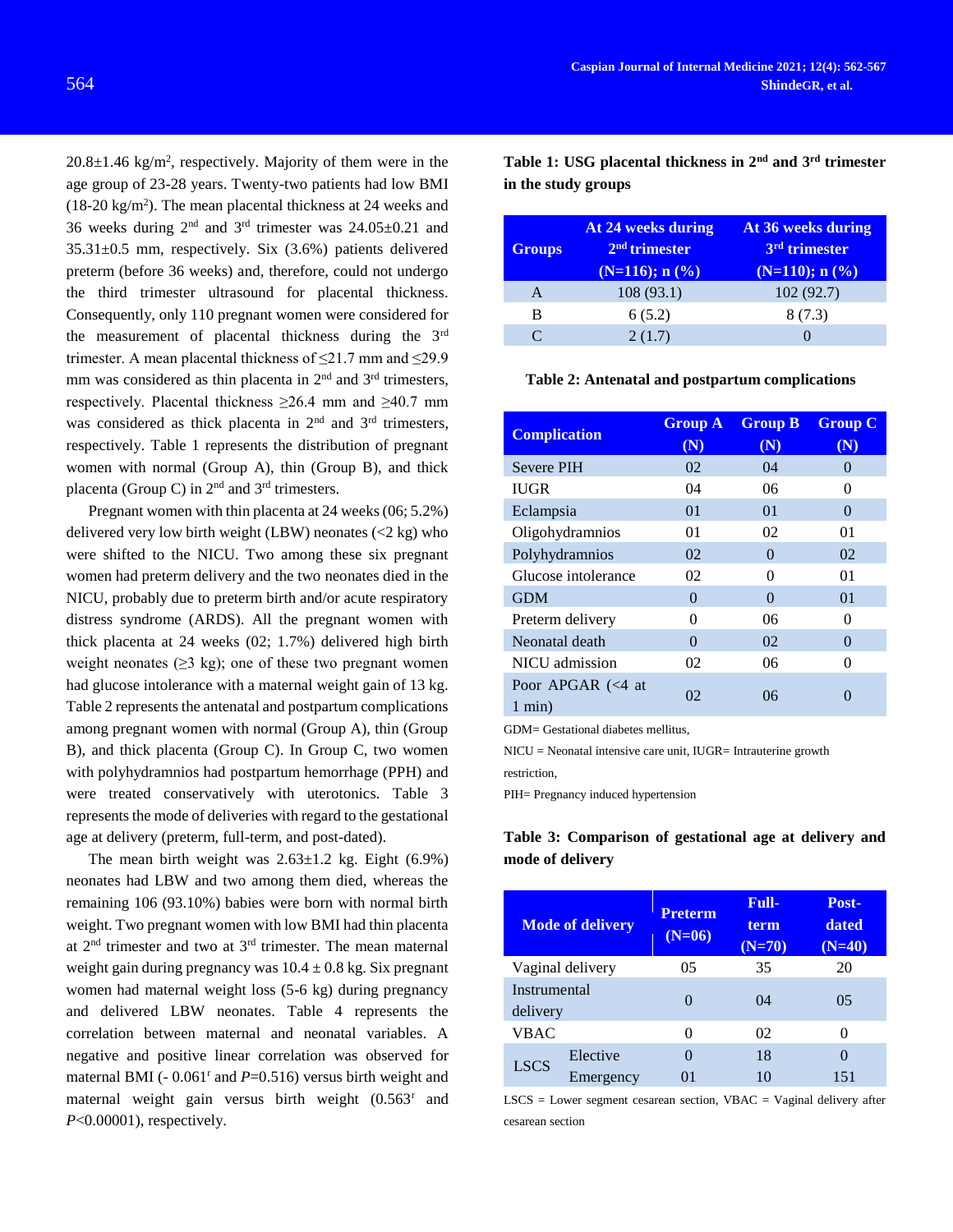**Table 4: Test results for correlation of placental thickness with maternal BMI and birth weight**

| <b>Variables</b>                                                                |       | P value   | <b>Significance</b>                    |
|---------------------------------------------------------------------------------|-------|-----------|----------------------------------------|
| <b>Placental thickness</b><br>24<br>weeks)<br>(at<br>versus birth weight        | 0.516 | < 0.00001 | Positive linear<br>correlation (S)     |
| Placental thickness<br>36 weeks)<br>(at<br>versus birth weight                  | 0.669 | < 0.00001 | Positive linear<br>correlation $(S)$   |
| Placental thickness<br>24<br>weeks)<br>(at<br>versus BMI                        | 0.057 | 0.543     | Negative linear<br>correlation<br>(NS) |
| <b>Placental thickness</b><br>36 weeks)<br>(at<br>versus BMI                    | 0.136 | 0.153     | Negative linear<br>correlation<br>(NS) |
| Placental thickness<br>24<br>(at<br>weeks)<br>maternal<br>versus<br>weight gain | 0.413 | < 0.00001 | Positive linear<br>correlation (S)     |
| Placental thickness<br>36<br>(at<br>weeks)<br>maternal<br>versus<br>weight gain | 0.564 | < 0.00001 | Positive linear<br>correlation (S)     |

BMI= Body mass index, P= Fitting generalized linear model, r= Pearson's correlation coefficient, S= Significant, NS= Nonsignificant

#### **Discussion**

Normal placental structure and function are essential for normal fetal growth and development. Adverse neonatal outcomes and fetal growth (placental efficiency) differ significantly based on geographical and ethnic backgrounds. Thus, in this study, placental thickness was used to assess the neonatal outcome as many researchers have extensively studied the association between placental thickness and adverse neonatal outcomes (1, 2, 11, 13, 14). A relatively low incidence of thin placenta (12.5%) was observed compared to thick placenta (2.7%) in our study. Audette et al. conducted a study on 829 nulliparous pregnant women and reported a high incidence of thin placenta (24.2%) in South Asian pregnant women (15). These contradictory findings could be due to a smaller number of samples in our study. Thin placenta can be due to IUGR, preeclampsia, and chorioamnionitis (11, 13).

A prospective study conducted by Afrakhteh et al. reported a positive linear correlation between placental thickness and fetal age (8). Mathai et al. in 2013 evaluated the

correlation of placental thickness in 498 patients with gestational age and fetal outcome by dividing them into two groups—Group A (fetal weight <2500 g) and Group B (fetal weight >2500 g). They found a moderate positive correlation between ultrasonographic gestational age and placental thickness in both groups. They also concluded that mean placental thickness in Group A is relatively lower compared to Group B (16).

In Philadelphia, Schwartz et al. conducted a study on women aged between 18 and 24 years with singleton pregnancies (n=1909) and reported that preterm neonates had significantly smaller mean placental thickness (1). Accordingly, a moderate positive linear correlation was found between placental thickness and birth weight at 24 weeks  $(0.516<sup>r</sup>)$  and 36 weeks  $(0.669<sup>r</sup>)$ , whereas Kashika et al. reported a strong positive correlation at 32 (0.55<sup>r</sup> ) and 36 (0.74<sup>r</sup> ) weeks of gestational age (12). In concordance with our study results, Afrakhteh et al. conducted a prospective study involving 250 singleton pregnancies and reported a positive correlation between placental thickness and birth weight in 2nd and 3rd trimesters (8). However, they concluded that change in placental thickness could not predict LBW (8).

In the present study, an increased incidence of antenatal, intrapartum, and postpartum development of multiple complications (viz, PIH, IUGR, preterm delivery, oligohydramnios, LBW neonates, NICU admission, poor Apgar score (<4 at 1 min), and a need for emergency LSCS) was observed in pregnant women with thin placenta, whereas increased incidence of polyhydramnios was found with thick placenta. In contrast, Kashika et al. found increased incidence of poor Apgar scores, NICU admissions, and LBW neonates with thick placenta (12).

The incidence of the perinatal mortality and the fetal anomalies were greater in the subjects with thick placentas. Ahmed et al. who conducted a study in pregnant Sudanese women  $(n=53)$  in  $2<sup>nd</sup>$  and  $3<sup>rd</sup>$  trimesters observed higher incidence of IUGR with thin placenta (<25 mm) at 36 weeks of gestational age and concluded that thin placenta could be a predictor of IUGR, whereas thick placenta (>45 mm) could be a predictor of GDM, PIH, and hydropsfetalis (17). Accordingly, an incidence of polyhydramnios, glucose intolerance, and GDM was observed with only thick placenta  $(\geq 26.4$  and  $\geq 40.7$  mm at 24 and 36 weeks of gestational age, respectively) in the present study. Subnormal placental thickness may be an earliest indicator of IUGR, which can be treated if it is diagnosed at the earliest. An enlarged placenta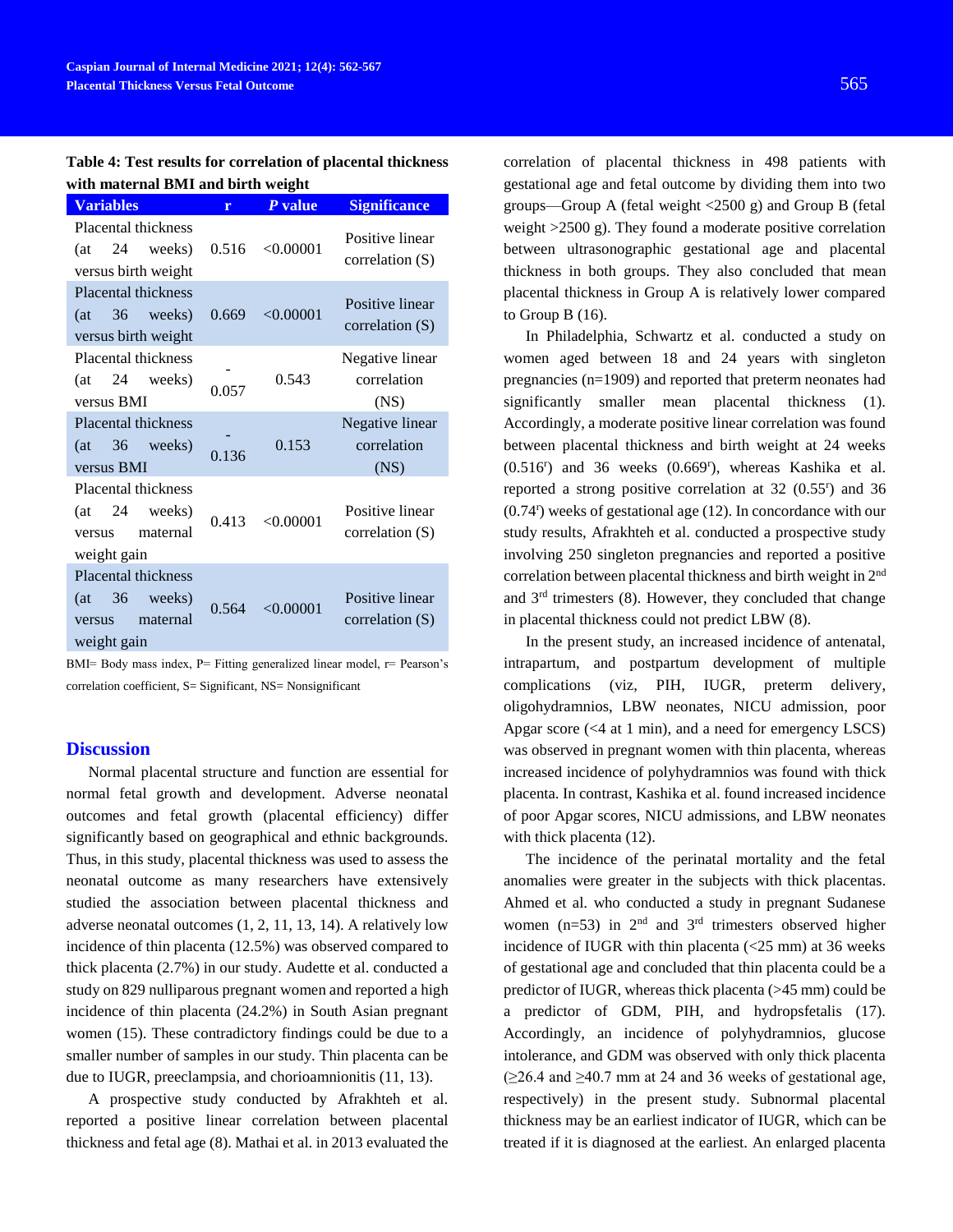(placentomegaly) is suspected if the PT is  $> 40$  mm at term and if it is associated with GDM, intra-uterine infections, hydropsfetalis, anemia, and α- thalassemia type. So, an increased placental thickness for that gestational age should raise a suspicion about the possible disease conditions (18).

In the US, a study conducted on 24,000 placentas explored the association between placental measures and maternal characteristics and reported that a 36.5% variation in the fetal weight is totally based on the placental weight, whereas maternal characteristics (viz, age, BMI, parity, ethnicity, cigarette use, and socio-economic status) accounted for 13.9% variation in the fetal weight (19).

In the present study, a moderate positive correlation (0.563<sup>r</sup> ) was found between the birth weight and maternal weight gain, whereas a negative correlation (0.061<sup>r</sup>) was observed between birth weight and BMI. Maternal weight gain and BMI (pre pregnancy) were identified as indicators of placental hypertrophy in all the three dimensions of its growth. Currently, available literature demonstrates that effects of maternal weight gain and BMI on fetal growth and birth weight at least partially affects the placental growth and its properties (20).

Our study had few major limitations. First, a small number of patients, which would be the reason for lower incidence of abnormal placental thickness. Second, we did not consider the nutritional and socio-economic status of the included women while assessing the neonatal outcomes in correlation with placental measures. Further studies are required to evaluate the impact of lifestyle habits and nutritional and socioeconomic status on birth events.

The placental thickness on ultrasonography demonstrated well the correlation between birth weight in 2<sup>nd</sup> and 3<sup>rd</sup> trimesters and increased incidence of antenatal and postpartum complications found with thin placenta. Thus, placental thickness could be a good predictor in the early detection of fetuses that are at increased risk.

#### **Acknowledgments**

None

**Funding:** This research received no specific grant from any funding agency in the public, commercial, or any profit sectors.

**Conflict of interests**: There are no conflicts of interest to declare.

### **References**

- 1. Schwartz N, Wang E, Parry S. Two-dimensional sonographic placental measurements in the prediction of small-for-gestational-age infants. Ultrasound ObstetGynaecol 2012; 40:674-9.
- 2. Nascente LM, Grandi C, Aragon DC, Cardoso VC. Placental measurements and their association with birth weight in a Brazilian cohort. Rev Bras Epidemiol 2020; 23: e200004.
- 3. Krishna U, Bhalerao S. Placental insufficiency and fetal growth restriction. J ObstetGynaecol India 2011; 61: 505- 11.
- 4. Salavati N, Smies M, Ganzevoort W, et al. The possible role of placental morphometry in the detection of fetal growth restriction. Front Physiol 2019; 9: 1884.
- 5. Voldner N, Froslie KF, Bo K, et al. Modifiable determinants of fetal macrosomia: role of lifestyle-related factors. ActaObstetGynecolScand 2008; 87: 423-9.
- 6. Voldner N, Froslie KF, Haakstad LA, Bo K, Henriksen T. Birth complications, overweight, and physical inactivity. ActaObstetGynecolScand 2009; 88: 550-5.
- 7. Voldner N, Qvigstad E, Froslie KF, et al. Increased risk of macrosomia among overweight women with high gestational rise in fasting glucose. J Matern Fetal Neonatal Med 2010; 23: 74-81.
- 8. Afrakhteh M, Moeini A, Taheri MS, Haghighatkhah HR. Correlation between placental thickness in the second and third trimester and fetal weight. Rev Bras GinecolObstet 2013; 35: 317-22.
- 9. Lee AJ, Bethune M, Hiscock RJ. Placental thickness in the second trimester: a pilot study to determine the normal range. J Ultrasound Med 2012; 31: 213-8.
- 10. Agwuna KK, Eze CU, Ukoha PO, Umeh UA. Relationship between sonographic placental thickness and gestational age in normal singleton fetuses in Enugu, Southeast Nigeria. Ann Med Health Sci Res 2016; 6: 335-40.
- 11. Balakrishnan M, Virudachalam T. Placental thickness: a sonographic parameter for estimation of gestational age. Int J ReprodContraceptObstetGynaecol 2016; 5: 4377-81.
- 12. Nagpal K, Mittal P, Grover SB. Role of ultrasonographic placental thickness in prediction of fetal outcome: a prospective Indian study. J ObstetGynaecol India 2018; 68: 349-54.
- 13. Callen PW. Ultrasonography in obstetrics and gynaecology, 5th ed. Gurugram: Elsevier division of Reed Elsevier India Pvt. Ltd 2008; pp: 225-35.